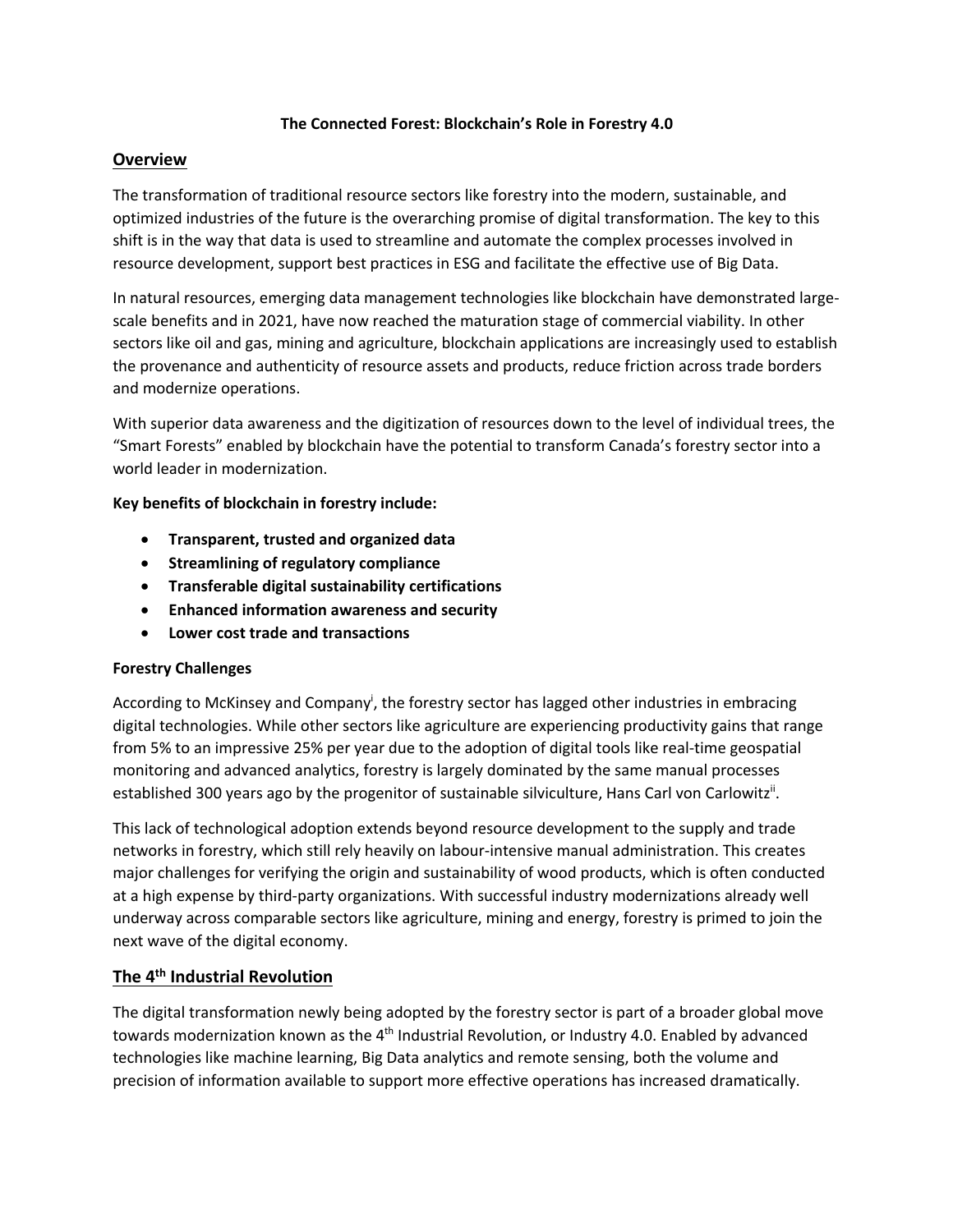However, the effectiveness of these digital technologies relies on one factor – that the data involved in the advanced analytics and automated processes of Industry 4.0 can be trusted to be true. At its essence, blockchain is the underlying fabric of information that supports the digitization of industries like forestry through providing "technological trust", where each piece of data can be instantly and automatically verified.

# **Technological Trust**

Major challenges in forestry mirror those across traditional industries – a variety of counterparties and compliance regimes, intricate networks of supply chains and a heavy burden of administrative documentation. At the root of these issues is information asymmetry, where one party has full access to verified data, and counterparties – such as trading partners, regulators or are required to spend time, money and effort validating this information.

The architecture of blockchain<sup>iii</sup> eliminates these barriers by building a foundation for shared business processes. A blockchain is a distributed, immutable electronic database that contains a ledger of every transaction that has ever taken place on the network. With each piece of information stored as "blocks", sequentially linked together, and secured by advanced cryptography, the origin and authenticity of every piece of data can be almost instantly verified.

All parties involved in a process or transaction can be permissioned to view this information on the network, removing the need for intermediaries and administrators to validate it. Combined with tracking technologies like RFID tags or other unique identifiers, this creates an unbroken chain of provenance from origin to destination. For example, in the case of forestry, this means that forestry companies, government agencies and trading partners all work from the same set of trusted facts across a single shared system.

# **"By enabling blockchain—combined with artificial intelligence and emerging Industry 4.0 capabilities such as smart and connected products, services and plants—the forest products industry stands to benefit across the value chain."**

# **-Accenture, Blockchain in Forest Products**

#### **Application Overview**

As a technology that provides advanced traceability, automates business processes and increases the efficiency of operations, blockchain provides diverse benefits across industry verticals.

#### **Primary advantages of blockchain for the forestry sector include:**

- **Sustainability and Environmental and Social Governance (ESG)**
- **Supply Chain Optimization**
- **Royalty Data Submissions**
- **Transaction Management**
- **Resource Security**

#### **Sustainability and ESG**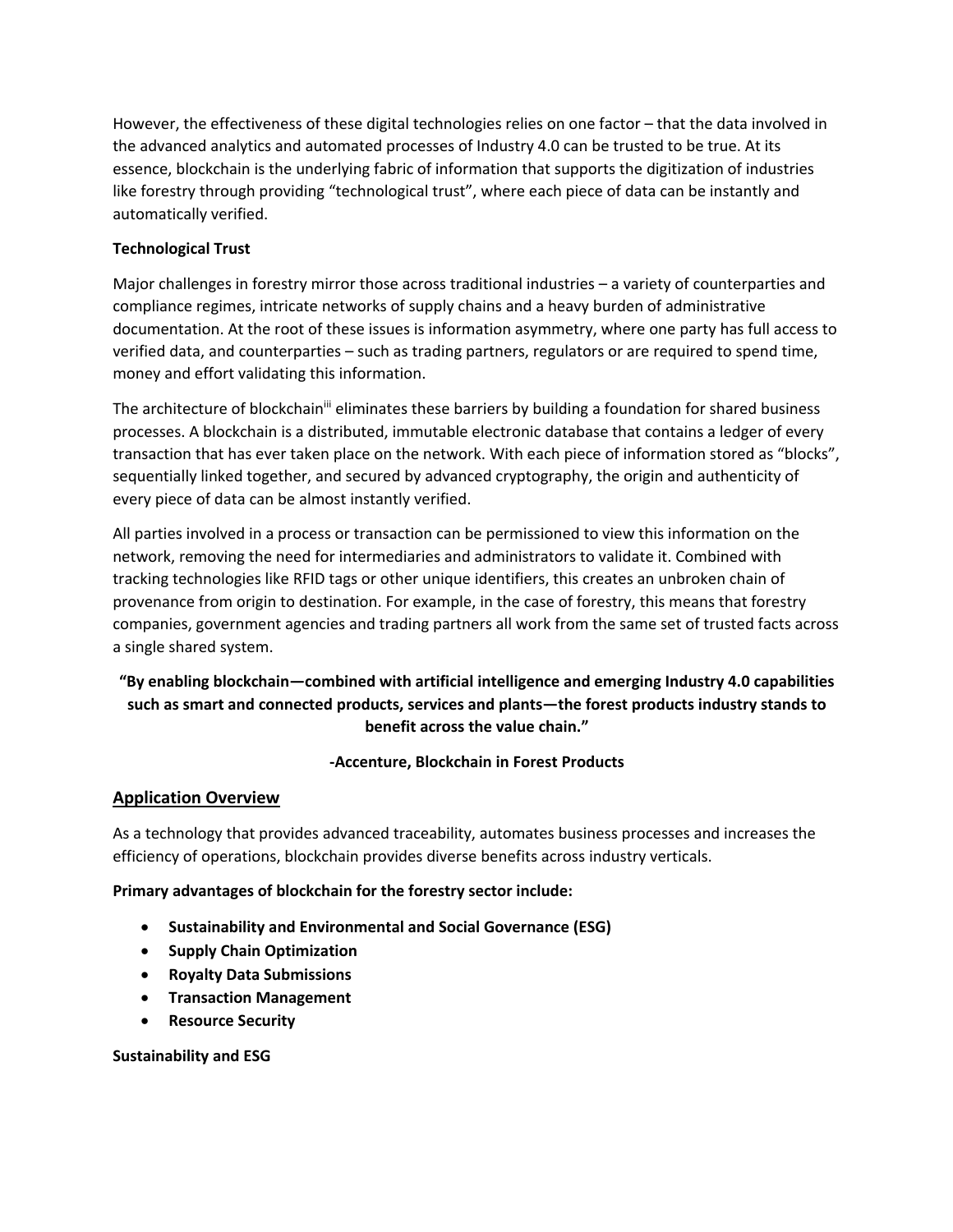With 40% of the world's certified forests<sup>iv</sup>, Canada is a global leader in sustainable forestry, and the adoption of blockchain technologies will provide a new system for automating the certification process up from the tree level. Streamlining trade by ensuring compliance with diverse regulatory regimes, blockchain enables Canada to digitize the sustainability status of its forests and timber products.

With many certification programs like the Program for the Endorsement of Forest Certification (PEFC) and the Forest Stewardship Council (FSC) requiring increasing levels of traceability, blockchain can play an important role in facilitating ESG credentials, and these organizations are actively seeking participation in blockchain projects and consortia.

**Key ways blockchain can facilitate ESG:**

- **Support for the certification of REDD+ carbon status**
- **Compliance with traceability standards for PEFC and FSC certification**
- **Establishment of proof-of-origin for streamlining international trade**
- **Creation of verified digital certifications for Canadian forestry products**

Accurate measurement for sustainable silviculture is another way that blockchain can play a critical role in ensuring high ESG standards for forestry. Linking forest-level GIS and digital measurement systems that determine overall health, security and sustainability with the RFID tagging of individual trees creates a holistic forestry information system that extends beyond borders into global trade.

# **"With its enhanced data security and traceability, blockchain technology has enormous, gamechanging potential that reaches far beyond the realm of finance."**

# **-Forest Stewardship Council**

# **Supply Chain Optimization**

International trade is quickly undergoing an unprecedented digital transformation, one in which greater connectivity is removing many of the trade barriers that add high costs to industry and limit SME participation. Across industries, the complex nature of supply chains and need to navigate the shifting landscape of regulatory compliance has led to the growing adoption of blockchain technologies for traceability.

Through digital certifications and provenance records, blockchain ensures that all parties within an international trade transaction can access the same verified information. Connected to GIS<sup>V</sup> data from point-of-origin tracking systems like RFID tags, the modern forestry supply chain provides an unalterable and real-time account of the movement of its products across service providers and borders, with a shareable digital record that eliminates costly friction and reporting requirements.

# **Royalty Data Submissions**

A critical business process in the forestry industry that can be optimized and automated through the use of blockchain technologies is the submission of production data to government authorities for the calculation of crown royalty revenues. The need to maintain highly precise financial data and fully secure these systems in light of cybersecurity risks provides an ideal use care for blockchain applications that capture at-source production measurement data and automatically share it with regulators through a decentralized platform. Advanced encryption secures this data throughout the entire process, reducing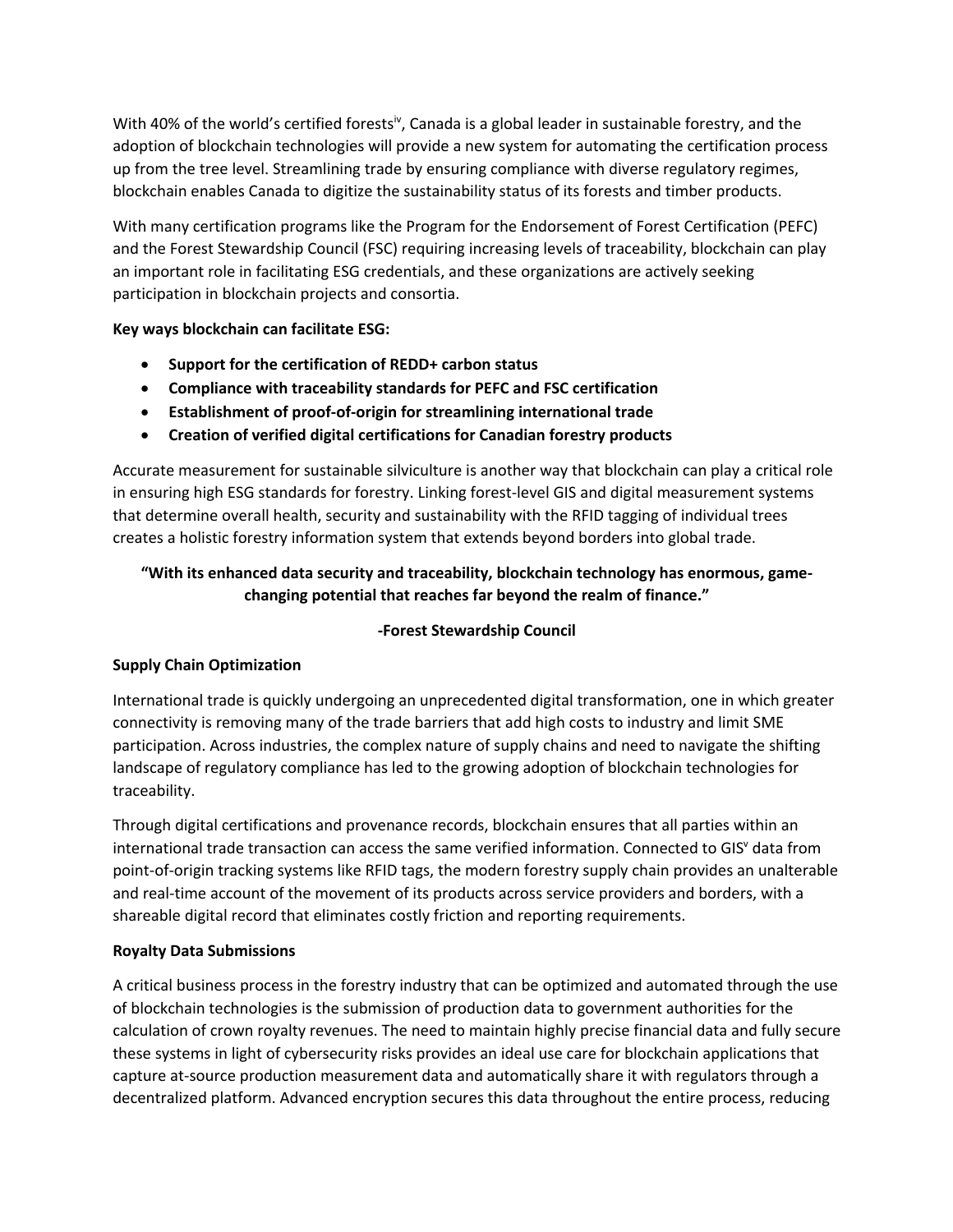risk and creating an immutable, accurate record for compliance records and royalty settlement. Through reducing systemic friction and frequent error reconciliation, when deployed at scale blockchain can significantly reduce G&A costs, as has been proven out in other industries like Oil & Gas.

#### **Transaction Management**

Another area where blockchain applications can reduce expenses in forestry is through the digital optimization of transactions. By linking point-of-origin, certification and measurement data to financial transactions throughout the forestry economy, organizations can significantly reduce the need for transaction certifiers and intermediaries like lawyers and accountants and ensure through verified measurement that forest owners and stakeholders like Indigenous peoples are fairly compensated.

The rising need for compliance with strict Know-Your-Client (KYC) regulations to prevent money laundering and illicit lumber sales has added a new dimension to forestry transactions, and this need to automate compliance is a leading use case for blockchain across all industries.

Smart contracts<sup>vi</sup>, which are pre-programmed digital agreements that use the data in the blockchain as the basis for execution, help automate transactions and significantly reduce costs. As forestry's modern payments network evolves, it may conduct business in the future through its own digital currency or market-tradeable digital securities.

# **Benefits of blockchain for forestry transactions:**

- **Reduction in costs for data verification and KYC**
- **Accurate and timely accounting**
- **Equitable payment assurance or and incentives to local stakeholders**
- **Digital securitization of forestry assets**

# **Resource Security**

In an era of growing resource security threats and illegal logging, technologies that support traceability are essential for industries such as forestry. According to the World Wildlife Foundation<sup>vii</sup>, unsustainable practices and illegal clearcutting could result in the loss of 420 million acres of forest in ecologically important regions by 2030, and preventing rapid deforestation is a critical global climate and economic priority.

Blockchain proof-of-provenance can significantly reduce the trade of illicitly obtained forestry products and ensure that only sustainably harvested, legal timber is traded in the marketviii. Across the world, projects that use blockchain as the basis for forest product certification to prevent the illegal timber trade are moving ahead quickly in counties including in China, Finland and Spain.

# **Current Use Cases**

As blockchain technologies transition from the experimental Proof-of-Concept stage to fully commercial solutions, numerous projects around the world are using blockchain technologies to modernize forestry operations and transactions. Led by major corporations and global governments including IBM,

# **Emerging blockchain projects in forestry:**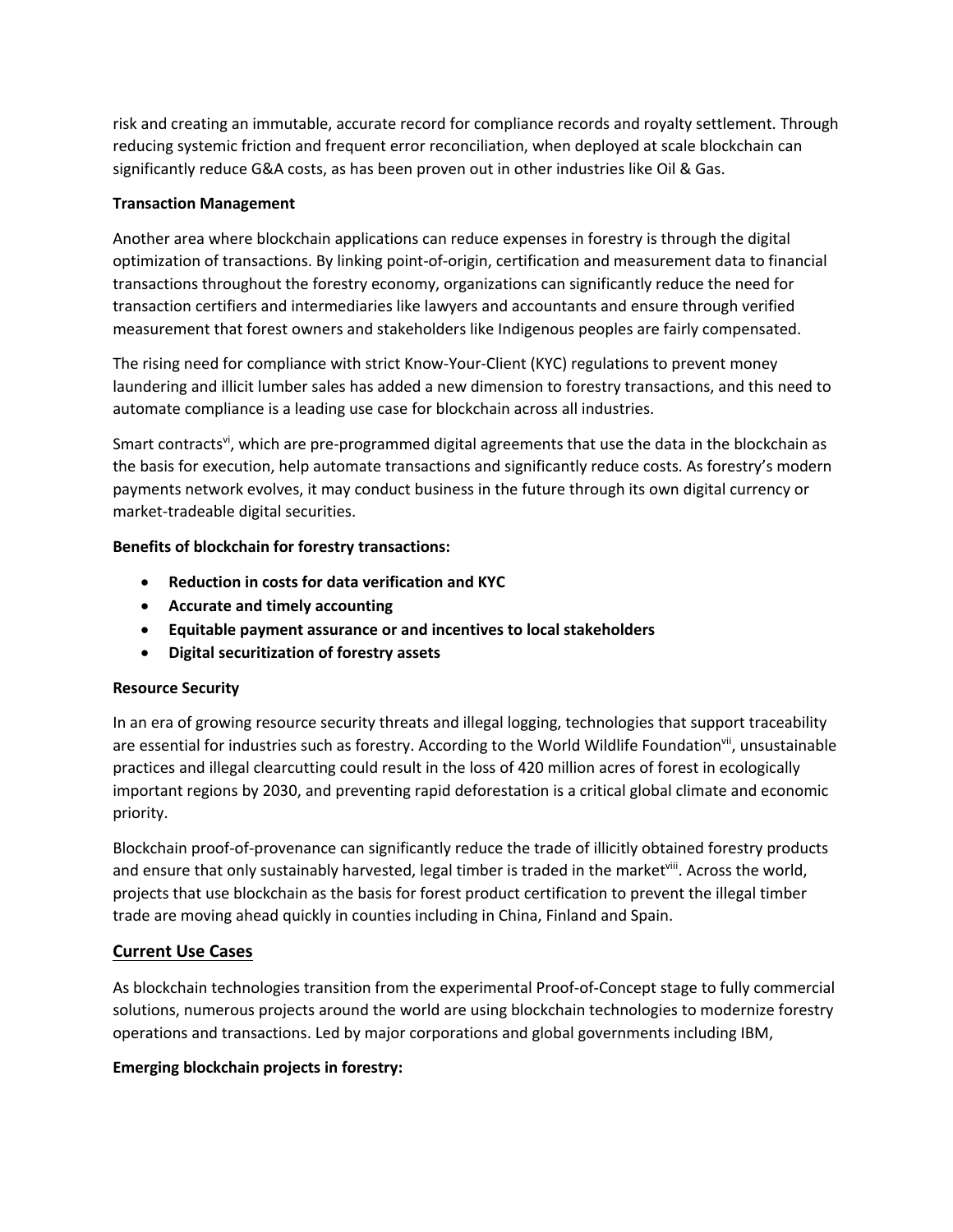**Wood Tracking Protocol (WTP)ix:** Sponsored by Swiss NFP Climate Ledger, the WTP deploys blockchain to create a fraud-proof replacement for the manual paper processes currently used in the Peruvian Amazon's forestry management. In a country where 80% of national logging exports are illegal, the project has gained significant support from government and industry partners as a way to prevent deforestation while support the emergence of sustainable industries.

Chainwood (Spain)<sup>x</sup>: The Spanish Ministry of Agriculture, Fisheries and Food has announced the success of Chainwood, its pilot project to certify the sustainability of forestry products on blockchain. With participation from technology and industry partners, the project resulted in the successful trial of a system that tracked wood products from their origin lumber throughout processing as biomass and cellulose pulp.

**Woodchain (France)<sup>xi</sup>:** Funded by certification body PEFC International, Woodchain unites major lumber firms in France and Italy to create a proof-of-origin system on blockchain to help streamline crossborder trade and support ESG certification. The project measures and certifies forestry products throughout the full value chain,

**Regan Network (Peru)<sup>xii</sup>:** In an innovative pilot funded by the Rainforest Foundation, blockchain technology is being used to store real-time GIS data about the health of a threatened region of the Amazon Rainforest. Showing blockchain's potential for fostering ESG best practices, incentive payments for maintaining the health of the forest are automatically provided to local residents using smart contracts that execute based on information in the database.

# **Future Vision**

The connected forest of the future is a place where deep insights into ecology and sustainability meet a streamlined digital network of transactions and trade – and from production to consumer, an unbroken and intelligent flow of information enables policies that will protect our planet's forests for decades to come. Blockchain is a significant evolution of current data management practices in forestry, and the technological trust it provides will build the digital foundation of Canada's Forestry 4.0.

As with all major technological shifts, the combined power of the public and private sector will be essential in supporting blockchain's adoption in forestry. Canada's unparalleled high standards in sustainability and certification make it ideal for the formation of an innovative consortium that will unite diverse interests like government, corporations and Indigenous and local stakeholders to explore how blockchain can help transform this key industry in alignment with national strategic goals.

#### **Authors:**

#### **Alexis Pappas**

*Director of Industry Digitization, Canadian Blockchain Consortium Executive Director, Canadian Blockchain Association for Women*

#### **James Graham**

*CEO, GuildOne Inc*